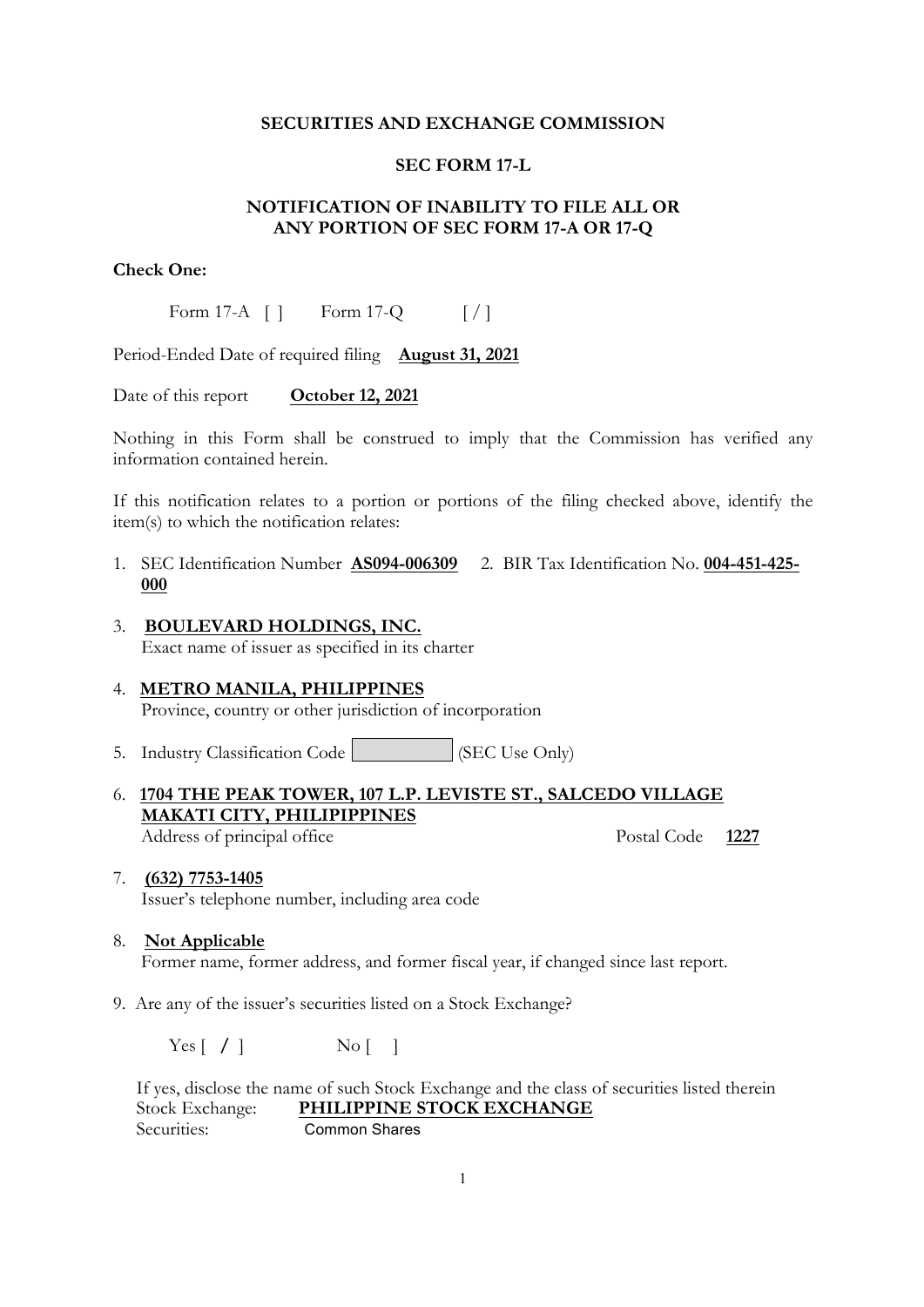#### **Part I - Representations**

If the subject report could not be filed without unreasonable effort or expense and the issuer seeks relief pursuant to SRC Rule 17-1, the following should be completed. (Check box if appropriate)

(a) The reasons described in reasonable detail in Part II of this Form could not be estimated without unreasonable effort or expense. [ ]

(b) The subject annual report on SEC Form 17-A, or portion thereof, will be filed on or before the fifteenth calendar day following the prescribed due date; or the subject quarterly report on SEC Form 17-Q, or portion thereof, will be filed on or before the fifth day following the prescribed due date. **[ / ]**

(c) The accountant's statement or other exhibit required by paragraph 3 of SRC Rule 17- 1 has been attached if applicable. [ ]

#### **Part II - Narrative**

State below in reasonable detail the reasons why SEC Form 17-A or SEC Form 17-Q, or portion thereof, could not be filed within the prescribed period. (Attach additional sheets if needed.)

Boulevard Holdings, Inc. would like to request for an extension of the deadline to submit its  $1<sup>st</sup>$ Quarter Report for the fiscal quarter ended August 31, 2021.

The Company will not be able to file the above-mentioned report on its deadline of October 15, 2021 because the consolidation of the financial statements is still in process.

The Company will submit the report within five (5) calendar days after the prescribed deadline or upon submission of report to the Securities and Exchange Commission, whichever is earlier. The Company understands that failure to comply with the undertaking may result to the imposition of applicable penalty/ies and/or sanction/s.

### **Part III - Other Information**

(a) Name, address and telephone number, including area code, and position/title of person to contact in regard to this notification

 **Ms. Odessa Lora D. Bodanio Head of Finance and Chief Corporate Information Officer 1704 The Peak Tower, 107 L.P. Leviste St., Salcedo Village, Makati City, Philippines (632) 7753-1405**

(b) Have all other periodic reports required under Section 17 of the Code and under Sections 26 and 141 of the Corporation Code of the Philippines during the preceding 12 months, or for such shorter period that the issuer was required to file such report(s), been filed? If the answer is no, identify the report(s).